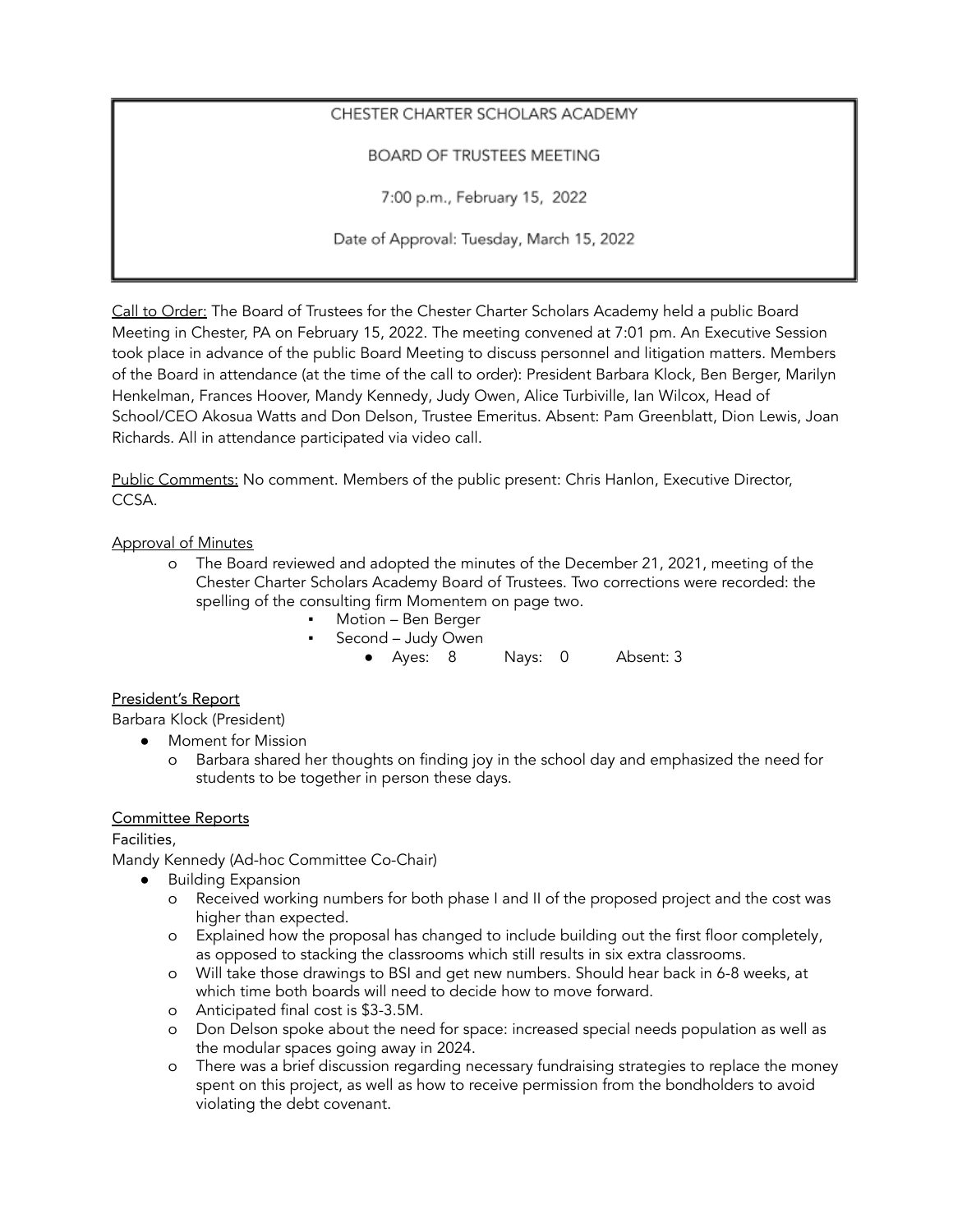# Nominating and Governance,

Judy Owen (Committee Chair)

- Onboarding process will be complete by the end of March 2022.
- Zach Oberfield will join the board in July 2022, but Tom Parker will not join due to recent retirement as well as medical issues.
- Parent Representation
	- o Currently recruiting for a new member from the CCSA parent population.
	- o The committee will interview a proposed candidate: a great-grandparent who is the guardian of a student and who has been a part of the school for many years.
	- o Akosua Watts spoke about the special qualities needed for the parent role and the reason why this candidate would work.
	- o There was a brief discussion regarding the roles and responsibilities of the parent representative, particularly the need for equity alongside other members. The parent/guardian board member will continue to be a board member who participates in all aspects of board responsibilities including attending executive sessions.
- Online Training
	- o According to the PA Department of Education, online training for the trustees of any charter school board is mandatory.
	- o All board members who joined the board after 2019 were directed to the link https://www.education.pa.gov/Schools/Governance/Act55/Pages/Charter-School-Trustees-Training.aspx and asked to report to Marilyn Henkelman when training is completed.

# Endowment

# Don Delson (Committee CO-chair)

Currently about halfway to the goal of \$10M; \$3.2M is in permanent endowment and \$1.8M is in board designated endowment. Funds from the board designated endowment would be made available should the school fall into financial extremis.

● Highlighted several board members and donors who have contributed to the endowment, including Joan Richards whose \$1M gift now funds the Joan K. Richards Head of School position.

Finance Committee, Alice Turbiville (Committee Chair)

- January Financial Statements
	- o Two items of note numbers reflect the folding in of ESSR II grant funds as well as the cost of the modular units.
	- o Surplus for the year is right on target
- Reviewed financial impact of the new building expansion.
- School has applied for ESSR III funding, and those funds are being incorporated into long range projections.
- The next Finance Committee meeting will be held jointly with CCSA Foundation's Finance Committee where both groups will discuss the building expansion project.
- Begun work on next year's budget, started going through preliminary assumptions and will share a draft of that at the May board meeting.

# School Report

Akosua Watts (Head of School/CEO)

- Emergency Instructional Time Template
	- o Asked the board for approval of this document, which will allow the state to give the school full credit for changes to instruction, including remote learning or asynchronous days.
		- Motion Marilyn Henkelman
		- Second Judy Owen
			- Ayes: 8 Nays: 0 Absent: 3
- Charter School Annual Report 2021-2022
	- o Asked board for approval of this document, which collects general facts about the school such as line items, fixed assets, staff professional development, parent trainings, etc.
		- Motion Barbara Klock